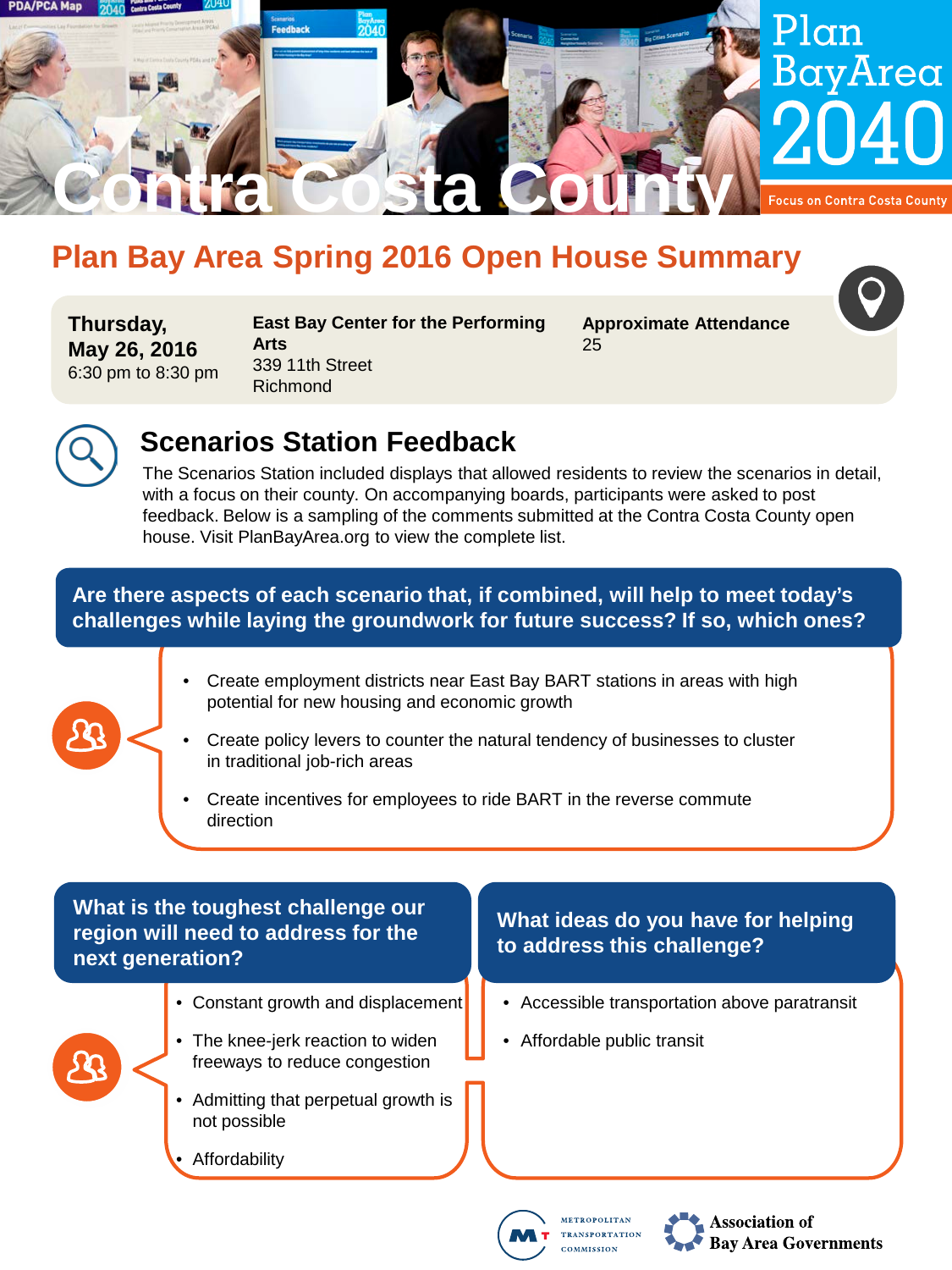**How can we help prevent displacement of long-time residents and best address the lack of affordable housing in the Bay Area?**

- Creative housing that is intergenerational and close to services
- Better wages so folks can afford housing
- Support local rent control and just eviction laws
- Strong policies and actual investments for affordable homes

#### **Which present-day transportation investments do you see providing the most benefits for existing and future Bay Area residents?**

- Upgrade BART so there is less noise and less standing on BART; Expand BART
- Focus on building complete streets that serve all people whether they want to drive, walk, bike or ride transit
- Don't forget bikers. There are more electric bikers coming
- Transportation for seniors needs to be better evaluated; silver tsunami



# **Places of the Bay Area Station**

The Places of the Bay Area Station offered the opportunity to participate in a Bay Area-wide initiative to inspire residents in creating and sharing stories about the various places in our lives. Below is a sampling of photos taken at this station at the Contra Costa County open house.

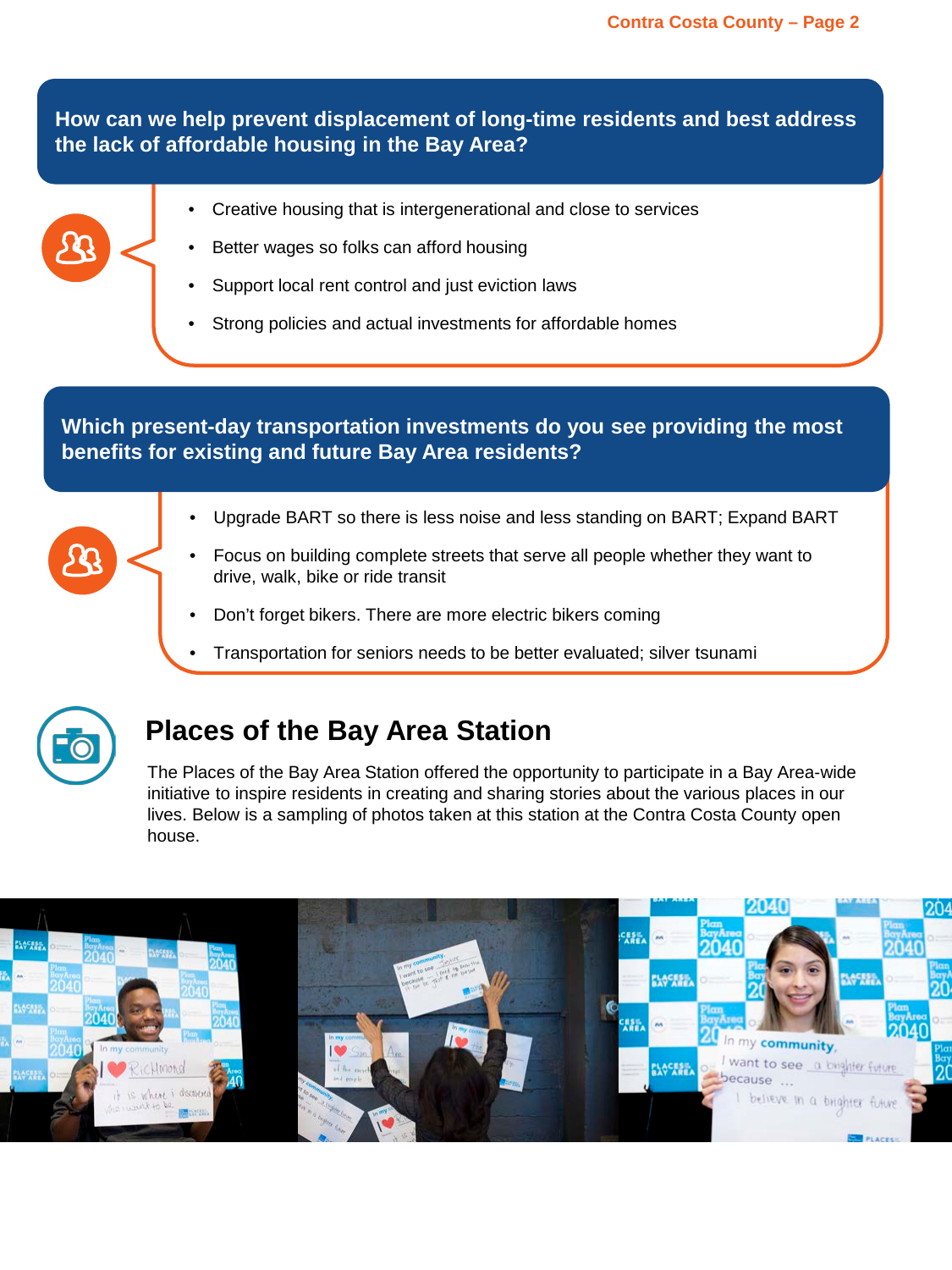

# **Plan Bay Area 2040 -- Spring 2016 Public Engagement**

# **Contra Costa County Open House**

May 26, 2016 East Bay Center for the Performing Arts, 339 11<sup>th</sup> Street, Richmond 6:30 p.m. to 8:30 p.m.

## *Comments Received at the Scenarios Station on the Feedback Display Boards*

After reviewing several display boards describing Plan Bay Area 2040 and the alternative scenarios for what the Bay Area could look like in 2040, as well as talking with MTC and ABAG staff stationed at the display boards, Open House participants responded to the four questions below.

| Are there aspects of each scenario that, if combined, you feel will help to meet<br>today's challenges while laying the groundwork for future success?<br>If so, which ones?                                                                                                                                                   | <b>County/Source</b><br>of Comment |
|--------------------------------------------------------------------------------------------------------------------------------------------------------------------------------------------------------------------------------------------------------------------------------------------------------------------------------|------------------------------------|
| Create employment districts near East Bay BART stations in areas with high<br>potential for new housing and economic growth. Create policy levers to counter the<br>natural tendency of businesses to cluster in traditional job-rich areas. Create<br>incentives for employees to ride BART in the reverse commute direction. | Contra Costa                       |

|                | What is the toughest challenge our region will need to address for the next<br>generation?<br>What ideas do you have for helping to address this challenge? | <b>County/Source</b><br>of Comment |
|----------------|-------------------------------------------------------------------------------------------------------------------------------------------------------------|------------------------------------|
|                | Admitting that perpetual growth is not possible - that there is a maximum number of<br>people that can live in a finite space.                              | Contra Costa                       |
| 2              | 1) Affordable housing, 2) Transit (public) - affordable, 3) Jobs.                                                                                           | Contra Costa                       |
| 3              | Affordability. Prevent sprawl.                                                                                                                              | Contra Costa                       |
| $\overline{4}$ | This generation accessible transportation above paratransit.                                                                                                | Contra Costa                       |
| 5              | Public safety; Education; Building college-going culture.                                                                                                   | Contra Costa                       |
| 6              | Constant growth and displacement and people's knee jerk reaction to widen<br>freeways in order to try to reduce congestion. You get what you build for!     | Contra Costa                       |

|   | How can we help prevent displacement of long-time residents and best address<br>the lack of affordable housing in the Bay Area? | <b>County/Source</b><br>of Comment |
|---|---------------------------------------------------------------------------------------------------------------------------------|------------------------------------|
|   | Affordable housing needs to be a strong component.                                                                              | Contra Costa                       |
| 2 | Better wages so folks can afford.                                                                                               | Contra Costa                       |
| 3 | Affordable housing for middle income earner.                                                                                    | Contra Costa                       |
| 4 | Provide for seniors to give up their homes for self-contained aging in place quality<br>ss housing.                             | Contra Costa                       |
| 5 | Rent control. MTC and ABAG (and Commissioners) should support local rent<br>control and just cause eviction.                    | Contra Costa                       |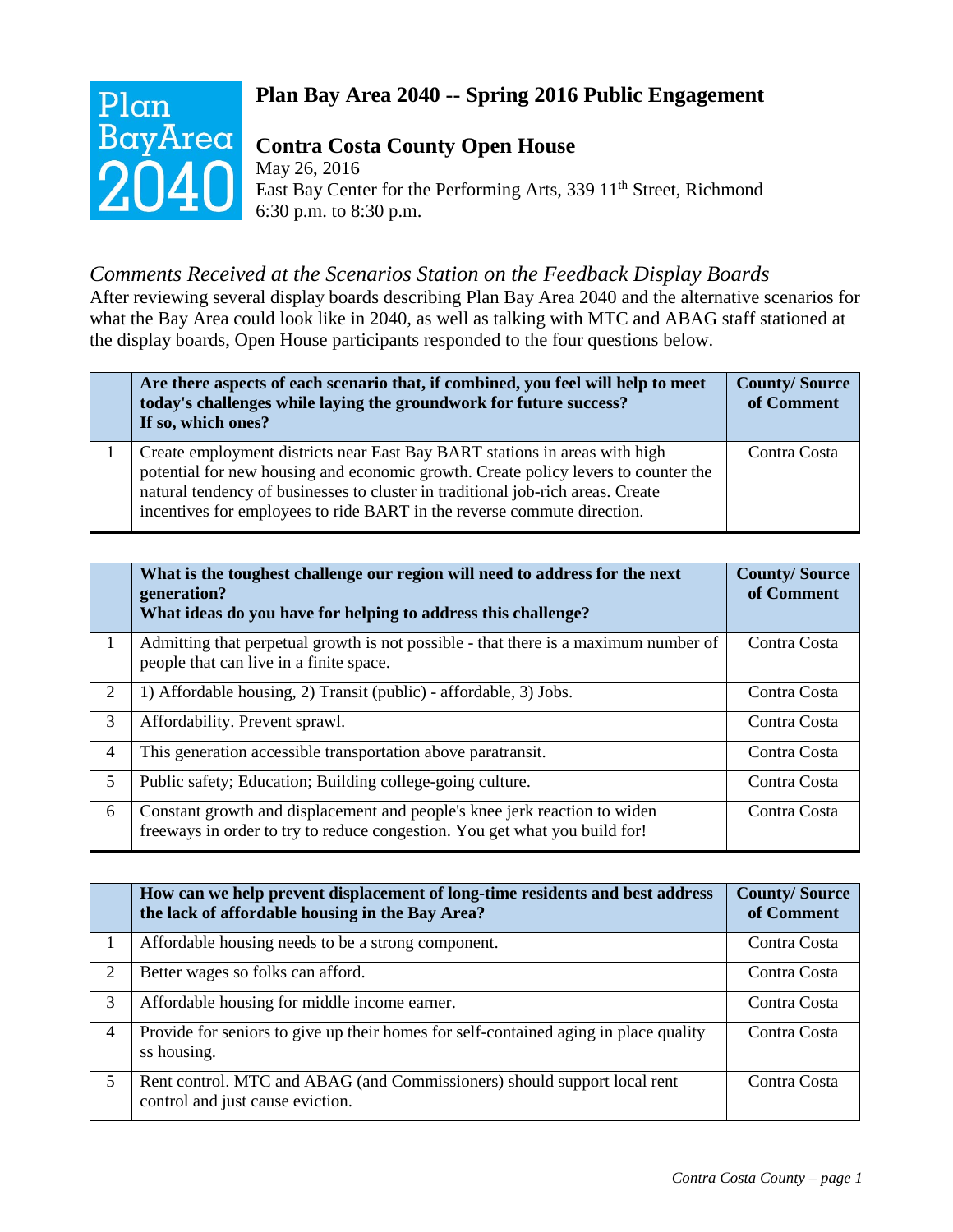| Strong policies and actual investments for affordable homes. We also need to make<br>sure people can stay in their homes.                                         | Contra Costa |
|-------------------------------------------------------------------------------------------------------------------------------------------------------------------|--------------|
| Increase middle-wage jobs (Target 9) through quality jobs standards (targets) on all<br>projects, programs and policies. No grant \$ if job is low (not legible). | Contra Costa |

|                | Which present-day transportation investments do you see providing the most<br>benefits for existing and future Bay Area residents?      | <b>County/Source</b><br>of Comment |
|----------------|-----------------------------------------------------------------------------------------------------------------------------------------|------------------------------------|
| $\mathbf{1}$   | Transportation for aging population and lower income.                                                                                   | Contra Costa                       |
| $\overline{2}$ | Upgrade BART so that there is less noise and less standing on BART.                                                                     | Contra Costa                       |
| 3              | Focus on transit, walk/bike on existing system.                                                                                         | Contra Costa                       |
| $\overline{4}$ | BART expansion and focus on building complete streets that serve all people<br>whether they want to drive, walk, bike, or ride transit. | Contra Costa                       |
| 5              | Provide bike lane for people to ride bike from East Bay across SF Bay Bridge.                                                           | Contra Costa                       |
| 6              | Extend BART line in West Contra Costa County to Carquinez Bridge.                                                                       | Contra Costa                       |
| $\overline{7}$ | Don't forget bikers. There are more electric bikes coming.                                                                              | Contra Costa                       |
| 8              | Transportation for seniors needs to be evaluated better. Silver Tsunami. Go<br>Mobility Matters. www.mobilitymatterscc.com              | Contra Costa                       |
| 9              | Creative transportation solutions outside the public sector.                                                                            | Contra Costa                       |
| 10             | <b>Trains</b>                                                                                                                           | Contra Costa                       |
| 11             | Public transportation. Bus investment.                                                                                                  | Contra Costa                       |
| 12             | Free public transportation for students.                                                                                                | Contra Costa                       |
| 13             | Safe bike lanes on Main Street.                                                                                                         | Contra Costa                       |

# *Comment Forms Submitted at the Open House*

|                | <b>Comment – Contra Costa County</b>                                                                                                                                                                     | <b>County/Source</b><br>of Comment |
|----------------|----------------------------------------------------------------------------------------------------------------------------------------------------------------------------------------------------------|------------------------------------|
| 1              | Please email me the newly released summary of housing and jobs by city.                                                                                                                                  | Contra Costa                       |
| $\overline{2}$ | Transportation issues for older adults and people with disabilities is approaching a<br>critical point. We need to act now to create solutions through mobility management.                              | Contra Costa                       |
| 3              | The Connected Neighborhood scenarios should utilize CURRENT, public transit<br>systems and providers (AC Transit, County Connection, WestCat, Tri-Delta, etc.).<br>NO new low road, volunteer providers. | Contra Costa                       |
| $\overline{4}$ | Quality jobs (and quality jobs standards) should be baked into every piece. More<br>middle-wage jobs.                                                                                                    | Contra Costa                       |
| 5              | This event is great! I absolutely love open house events.                                                                                                                                                | Contra Costa                       |
| 6              | 1. Senior transportation/disability transportation/low-income individual<br>transportation needs to be on the agenda for the plan.                                                                       | Contra Costa                       |
| $\overline{7}$ | 2. Public transportation should be looked at in a different way. Creative solutions<br>may be an option for such a creative area. Cars for everyone is not working.                                      | Contra Costa                       |
| 8              | I am disappointed in the lackluster progress in all three scenarios towards achieving<br>significant increases in mode share (Target 2?).                                                                | Contra Costa                       |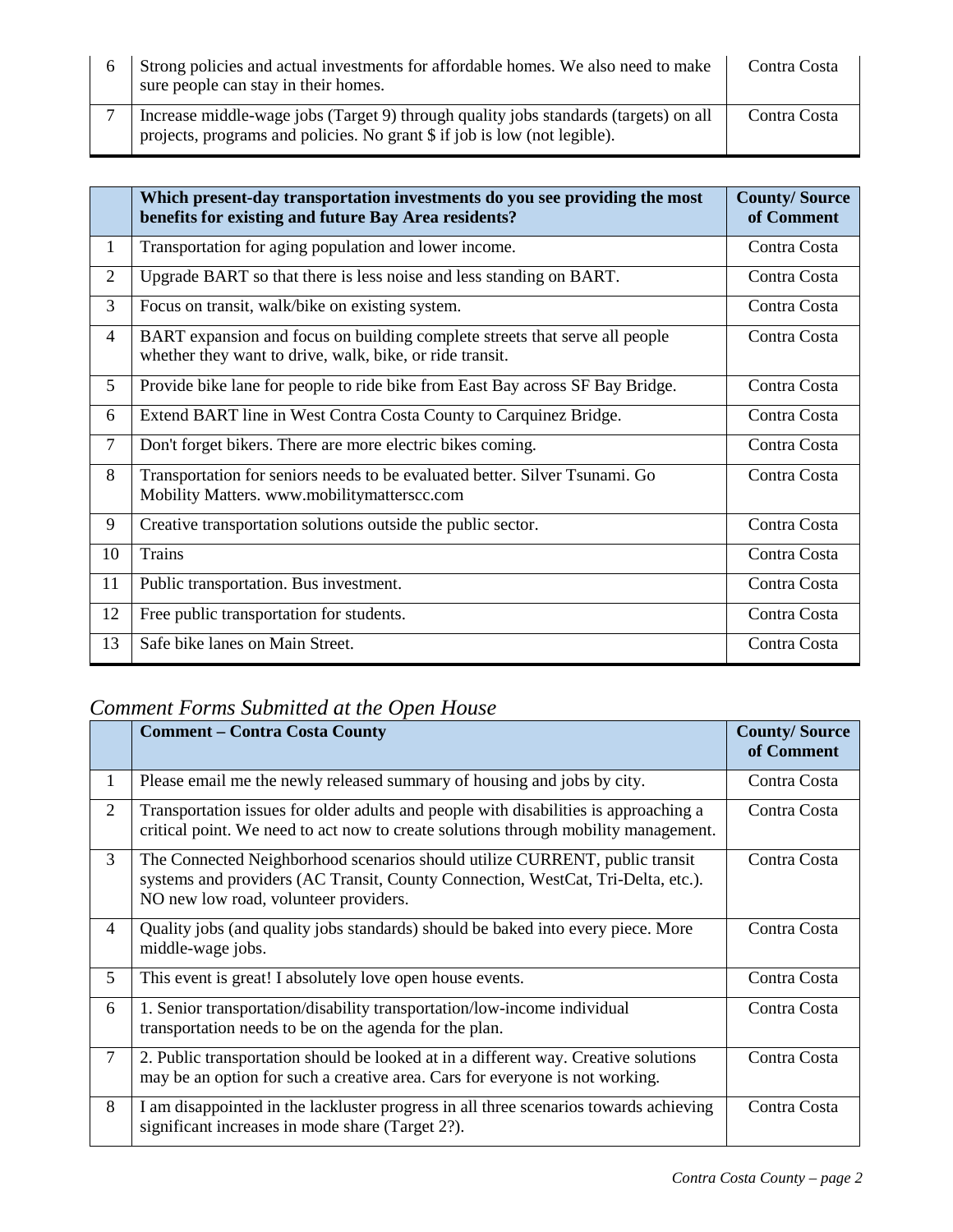| 9  | I strongly support staff's recommendation to invest much more aggressively in<br>bike/ped investments.                    | Contra Costa |
|----|---------------------------------------------------------------------------------------------------------------------------|--------------|
| 10 | I strongly disagree with the notion that widening freeways will achieve congestion<br>relief. You get what you build for. | Contra Costa |
| 11 | MTC's Climate Initiatives Program: Recommend that the third round continue to<br>focus on parking management.             | Contra Costa |
| 12 | I encourage cities to switch from studying L.O.S. to V.M.T. as per new CEQA<br>guidelines.                                | Contra Costa |
| 13 | I wished the MTC studied the potential effect of large-scale bike and ped projects as<br>part of PBA.                     | Contra Costa |

#### *Places of the Bay Area Station*

Places of the Bay Area is a Bay Area-wide initiative to inspire residents in creating and sharing stories about various places in our lives. Open House participants were asked to complete two statements about their community: "In my community I love\_\_\_\_ because \_\_\_\_\_" and "In my community I want to see  $\_\_\_\_\_\_\_\_\_\_\_\_\_\_\$ 

|                | <b>Statements</b>                                                                                                                                                                                            |
|----------------|--------------------------------------------------------------------------------------------------------------------------------------------------------------------------------------------------------------|
| $\mathbf{1}$   | In my community, I want to see dedicated bike lanes because I love to bike!                                                                                                                                  |
| $\overline{2}$ | In my community, I want to see more public input because I'm the only one here!! Stop being<br>secretive!                                                                                                    |
| $\overline{3}$ | In my community, I want to see public space because it brings people together.                                                                                                                               |
| $\overline{4}$ | In my community, I want to see a brighter future because I believe in a brighter future.                                                                                                                     |
| 5              | In my community, I want to see QUALITY JOBS because equity & opportunity for ALL - build a<br>better Bay Area.                                                                                               |
| 6              | In my community, I want to see accessible transport because seniors $\&$ people with disabilities<br>matter. Mobility matters!                                                                               |
| $\overline{7}$ | In my community, I want to see justice because I need to know that is can be just $\&$ not biased.                                                                                                           |
| 8              | In my community, I love El Cerrito because of wonderful park, Ohlone Greenway and bike path!                                                                                                                 |
| 9              | In my community, I love my family because they support me in anything I do that is good for me.                                                                                                              |
| 10             | In my community, I love San Pablo Ave. because of the variety of shops and people.                                                                                                                           |
| 11             | In my community, I love my neighbors because they bring us food. (we bring them food too)                                                                                                                    |
| 12             | In my community, I love Mobility Matters! Because they make a difference in transportation for<br>seniors & people with disabilities!                                                                        |
| 13             | In my community, I love Richmond because it is where I discovered who I want to be.                                                                                                                          |
| 14             | In my community, I love open space trails becauseMt. Diablo – places where we can go to relax<br>with family & friends. Our downtown park and community activities add to our city energy &<br>friendliness. |
| 15             | In my community, I love the library because it's a wonderful center of our community where people<br>of all ages gather and connect as a community.                                                          |
| 16             | In my community, I love Richmond Marina because* great place to walk & relax *community<br>gathering place                                                                                                   |